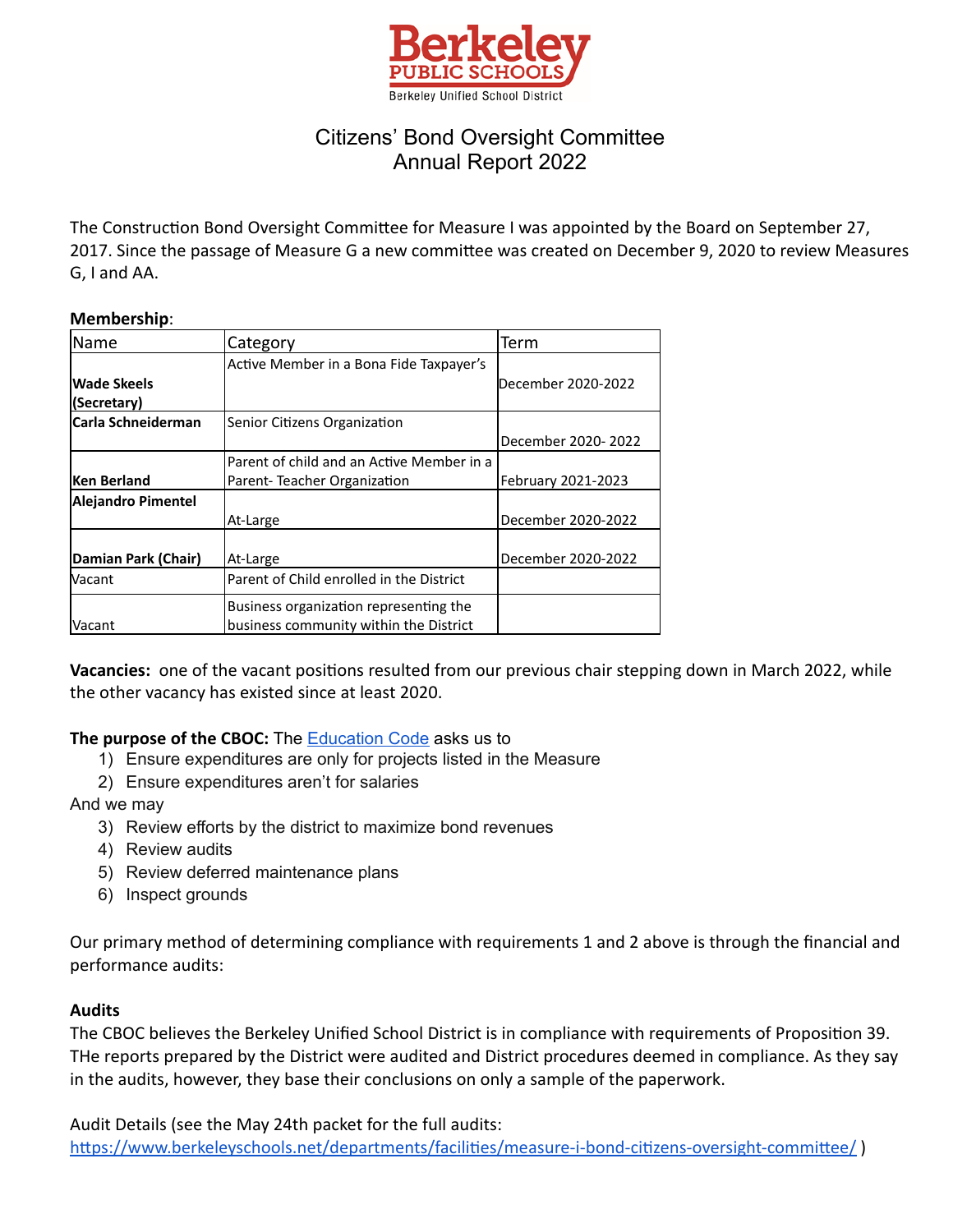

- Measure G: June 30, 2021, Performance Audit:
	- A total of \$4,436,003 in expenditures for the year ended June 30, 2021
	- Selected a sample of 15 expenditures totaling \$2,686,479 from the population of Measure G expenditures. ... Verified that the sampled expenditures were used for the construction, rehabilitation, or replacement of school facilities, including the furnishing and equipping of school facilities, or the acquisition or lease of real property for school facilities and that funds were not spent for salaries or other administrative expenses not authorized by Proposition 39.
- Measure I: June 30, 2021, Performance Audit:
	- A total of \$39,359,778 in payroll and non-payroll expenditures for the year ended June 30, 2021 were identified. Selected a combined sample of 26 payroll and non-payroll expenditures totaling \$20,452,961 from the population of Measure I expenditures... Verified that the sampled expenditures were used for the construction, rehabilitation, or replacement of school facilities, including the furnishing and equipping of school facilities, or the acquisition or lease of real property for school facilities and that funds were not spent for salaries or other administrative expenses not authorized by Proposition 39.
- Measure G: June 30, 2021, Financial Audit:
	- What do we learn here?
- Measure I: June 30, 2021, Financial Audit:
	- What do we learn here?

We further note that the auditors obtained (what actually?) for a sample of expenditures to ensure compliance with the minimum requirements of Article XIIIA.

The CBOC has not reviewed the effectiveness of expenditures despite the temptation to do so. To provide more assurance that all expenditures were effectively spent on Bond Funds, we may want to consider recommending an 'effectiveness and results' audit in subsequent years, provided the expense for such an audit isn't exorbitant.

In addition to the above, our 2021 accomplishments also include:

- The CBOC toured the new Oxford Elementary Campus
- We reviewed and edited our bylaws, updating the wording and clarifying the roles of Secretary and Chair.
- $\bullet$  We published  $\blacksquare$  [CBOC: Guidelines](https://docs.google.com/document/d/1kN3MZ0Ehy1J5u5eTfgJ3BjDo30LTQGRpvZ4X-lfnI5M/edit) to help us and future CBOCs understand their role.
- ●

## **Issues of Concern**

- Oxford campus community integration
	- $\circ$  While campus opened in Fall of 2020, the community playground is still not open to the community. The city deserves \_\_\_% of the blame and the rest lies with the district.
- The difficulty tracking expenditures across time without a spreadsheet.
	- We are handed spreadsheets with change orders and expenditures, but without a single document that we can annotate at meetings and which can track expenditures, we have no easy way of reporting our findings from the past year nor of providing effective oversight. Hopefully this will be rectified in the upcoming year.